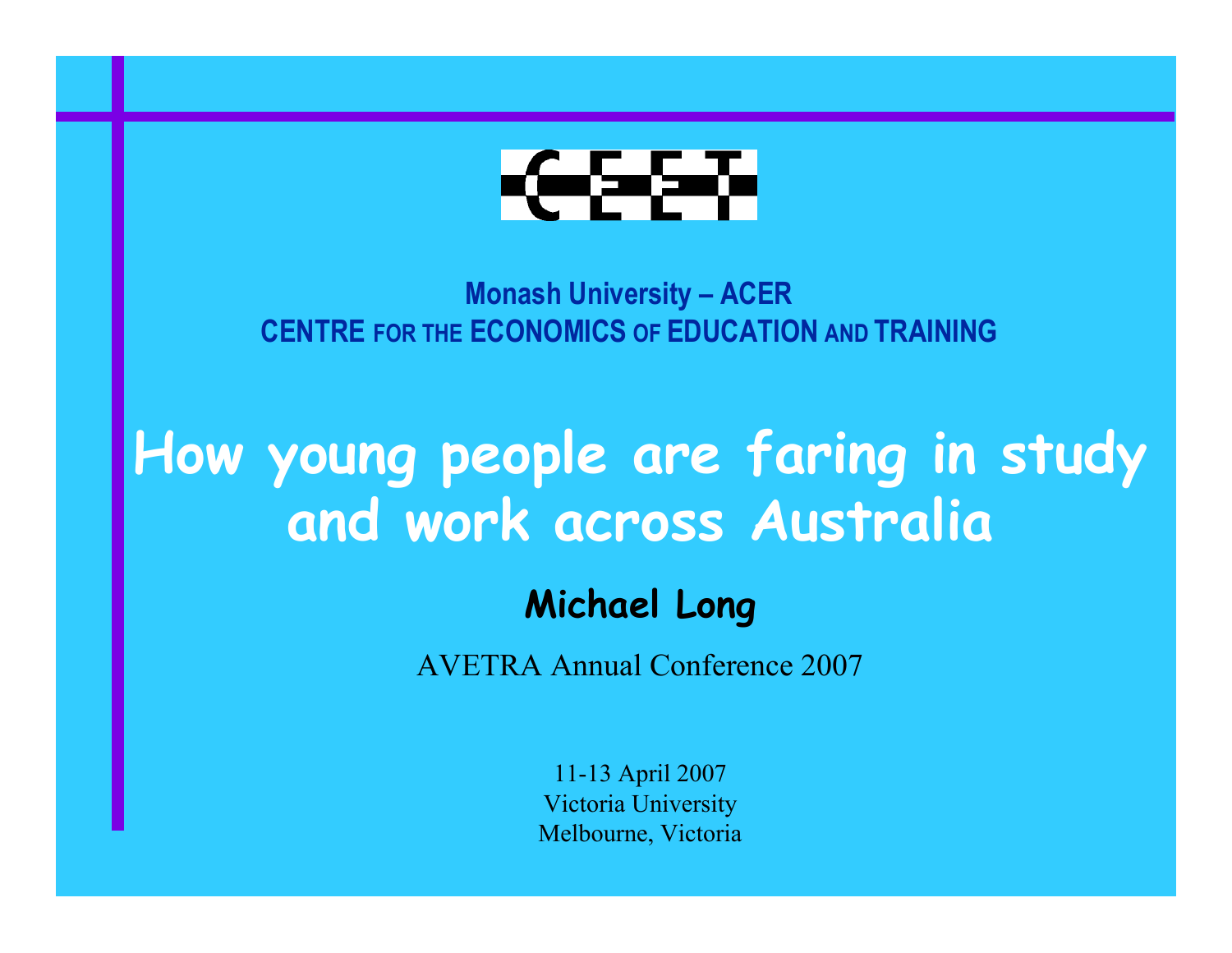### **Draws on:**

**How young people are faring**

**http://www.dsf.org.au/papers/192.htm**

**Setting the Pace**

**http://www.dsf.org.au/papers/174.htm**

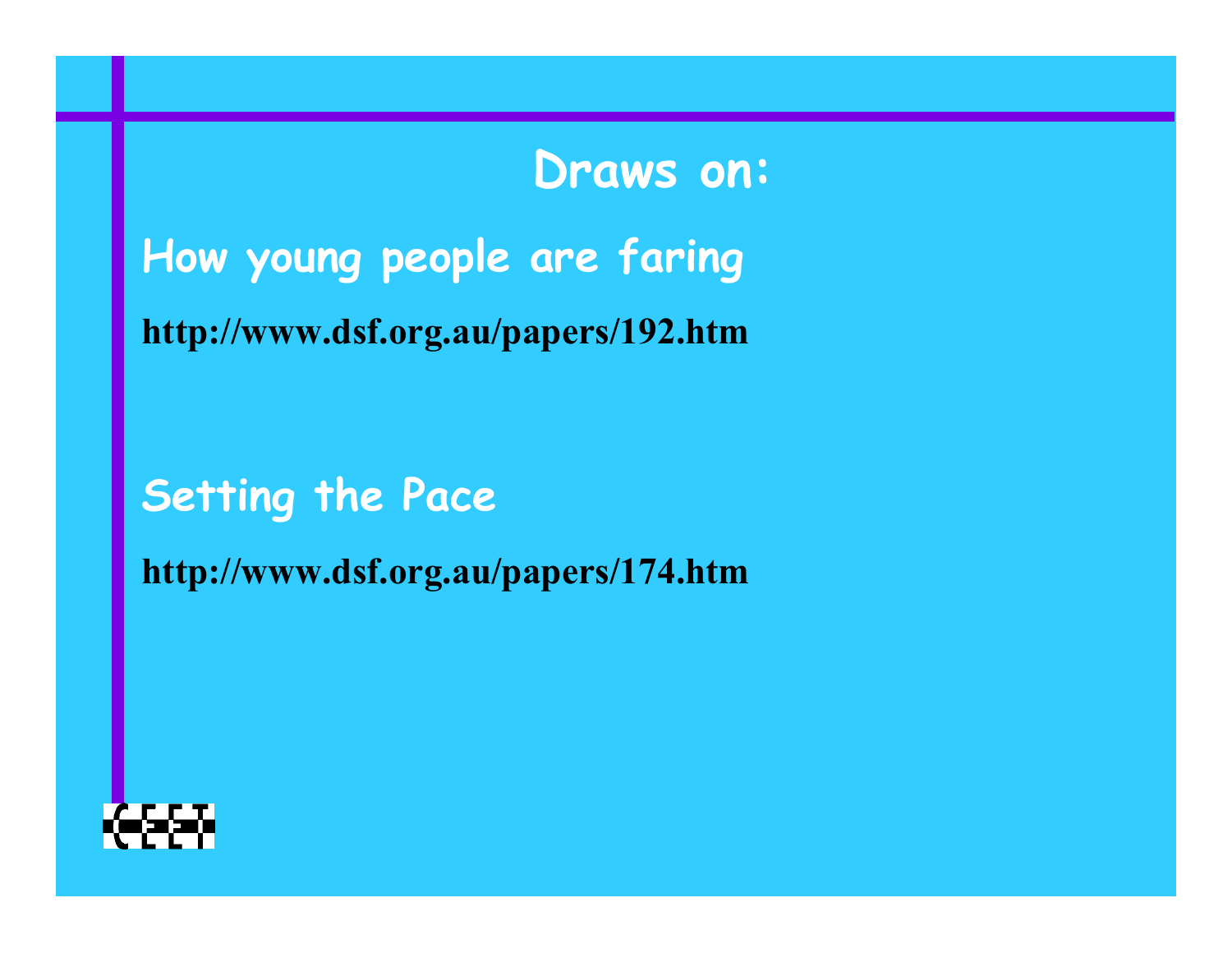### **Overview**

- **The Demographics**
- **Full-time engagement in study and work**
- **▫ 15-19 year-olds**
- **▫ School leavers**
- **▫ Under-employment**
- **Policy and program responses**
- **▫ The programs**
- **▫ A new metric for infrastructure expenditure**

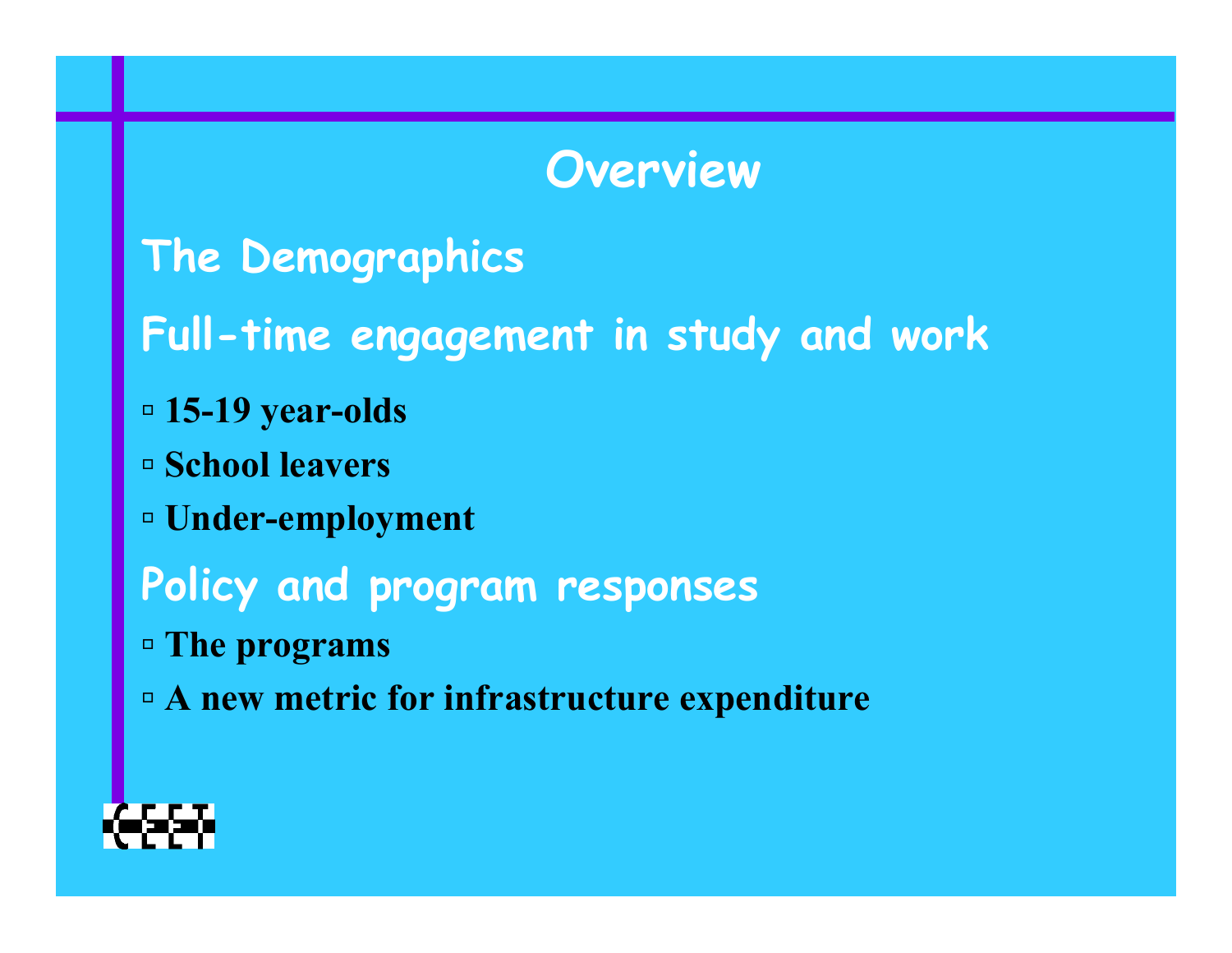#### **We are not running out of young people**



ABS, *Estimated resident population by single year of age, Australia, Table 9, 3201.0;* and ABS*, Population projections by age and sex, Australia, Table A9,* 3222.0.

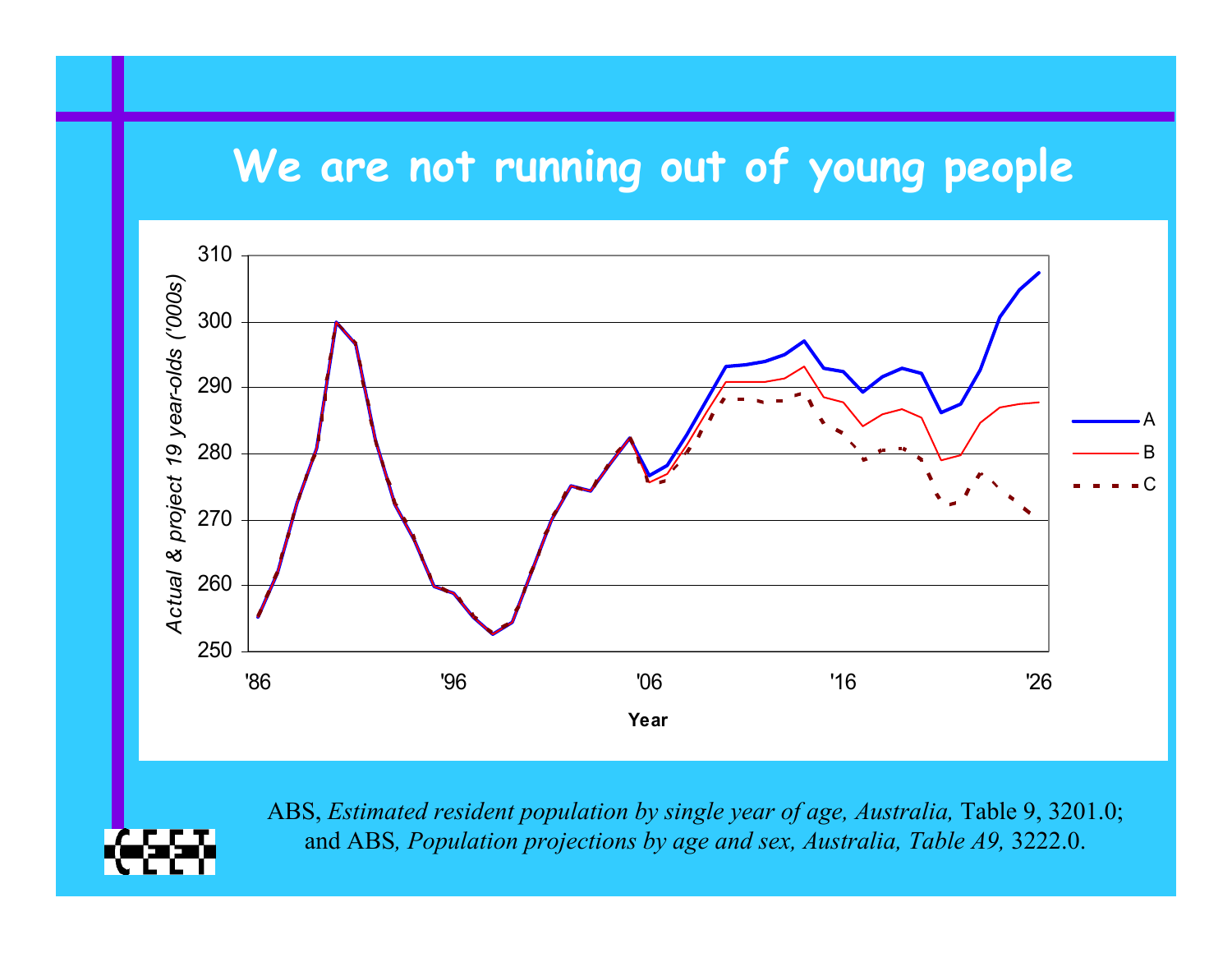#### **Participation in study & work by 15-19 yo's**



**The HYPAF constant:** - 14.4% (202,200 ) of 15 to 19 year-olds not in fulltime education or full-time work, May 2006

ABS, *Labour force Australia*

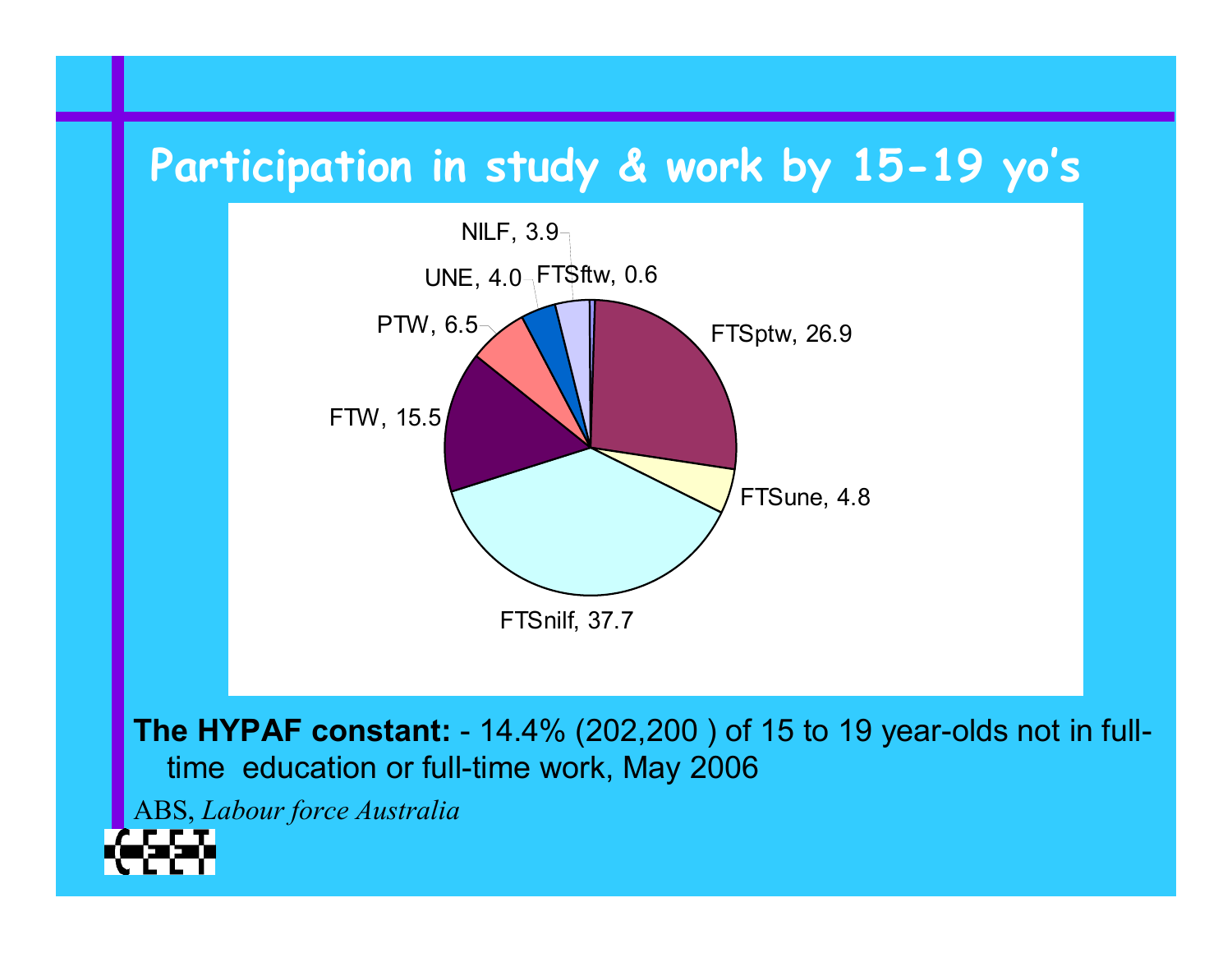### **Not in full-time study or work 15-19 year-olds**



*ABS, Labour force Australia*

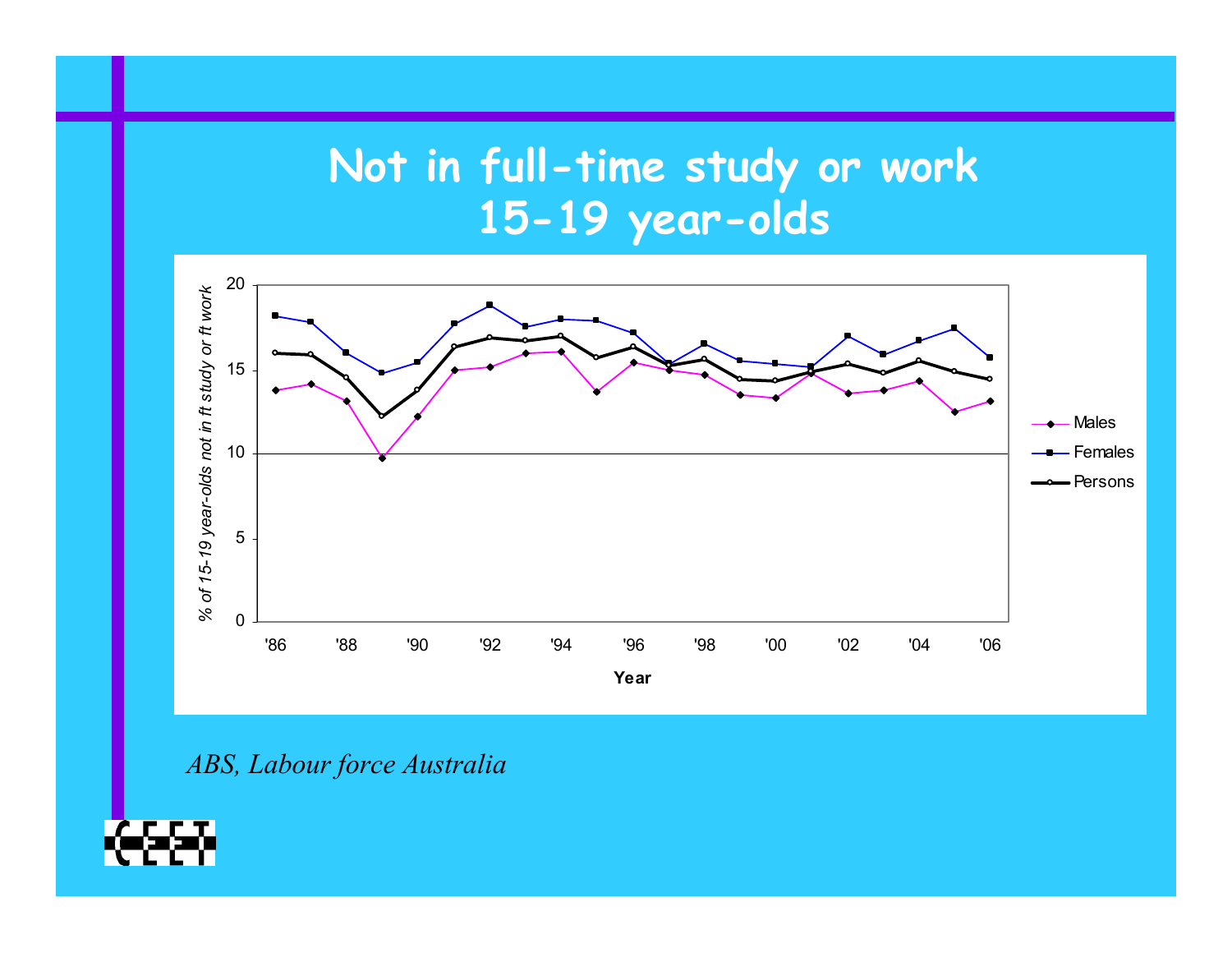#### **Part-time work, Unemployment & NILFers 15-19 year-olds not in full-time study**



*ABS, Labour force Australia*

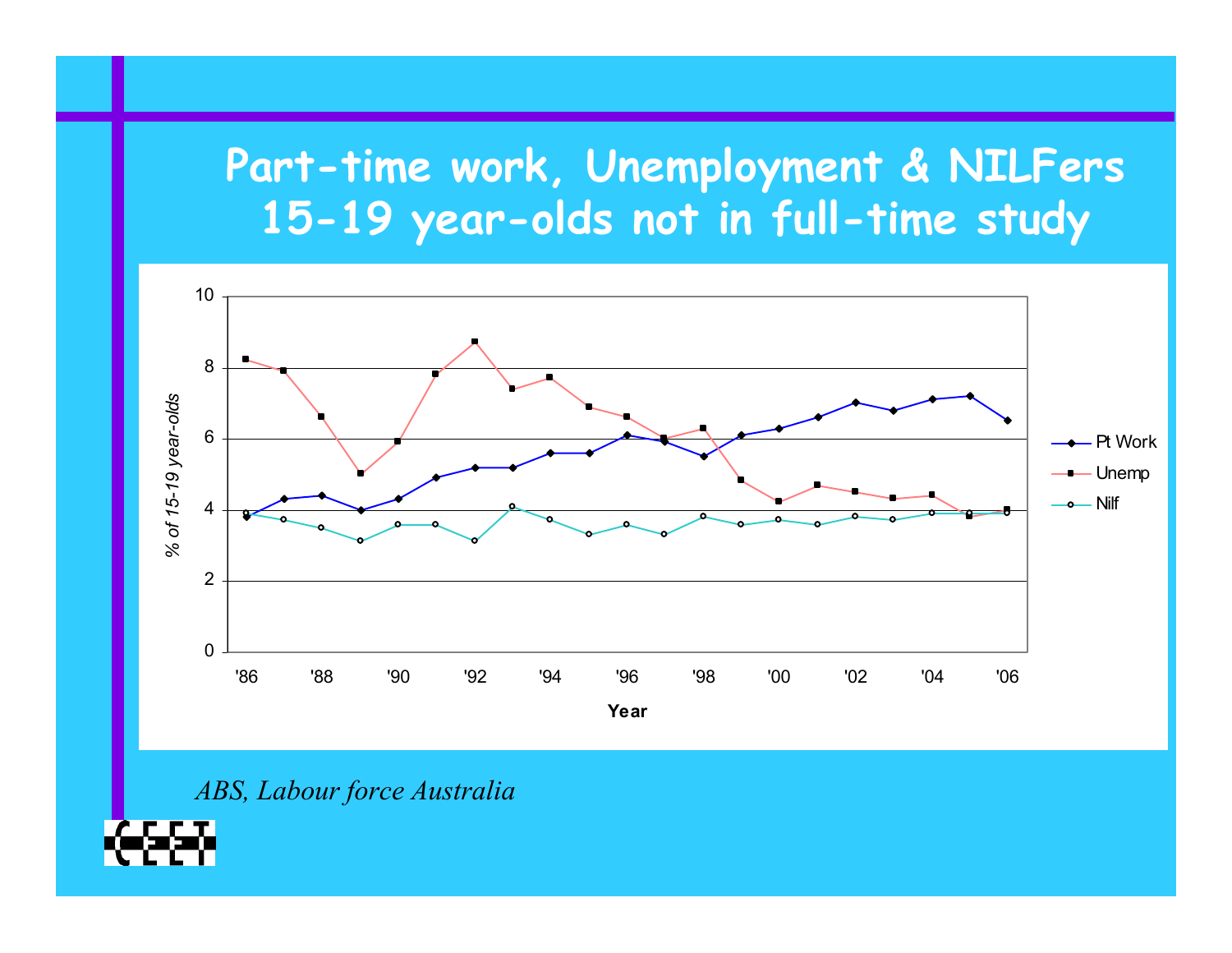**Under-employment of 15 to 19 year-olds Not in full-time study** 6.6% working part-time 66.3% want more hours of work 4.0% unemployed 88% want a full-time job 3.9% not in the labour force 46% marginally attached ("almost unemployed")

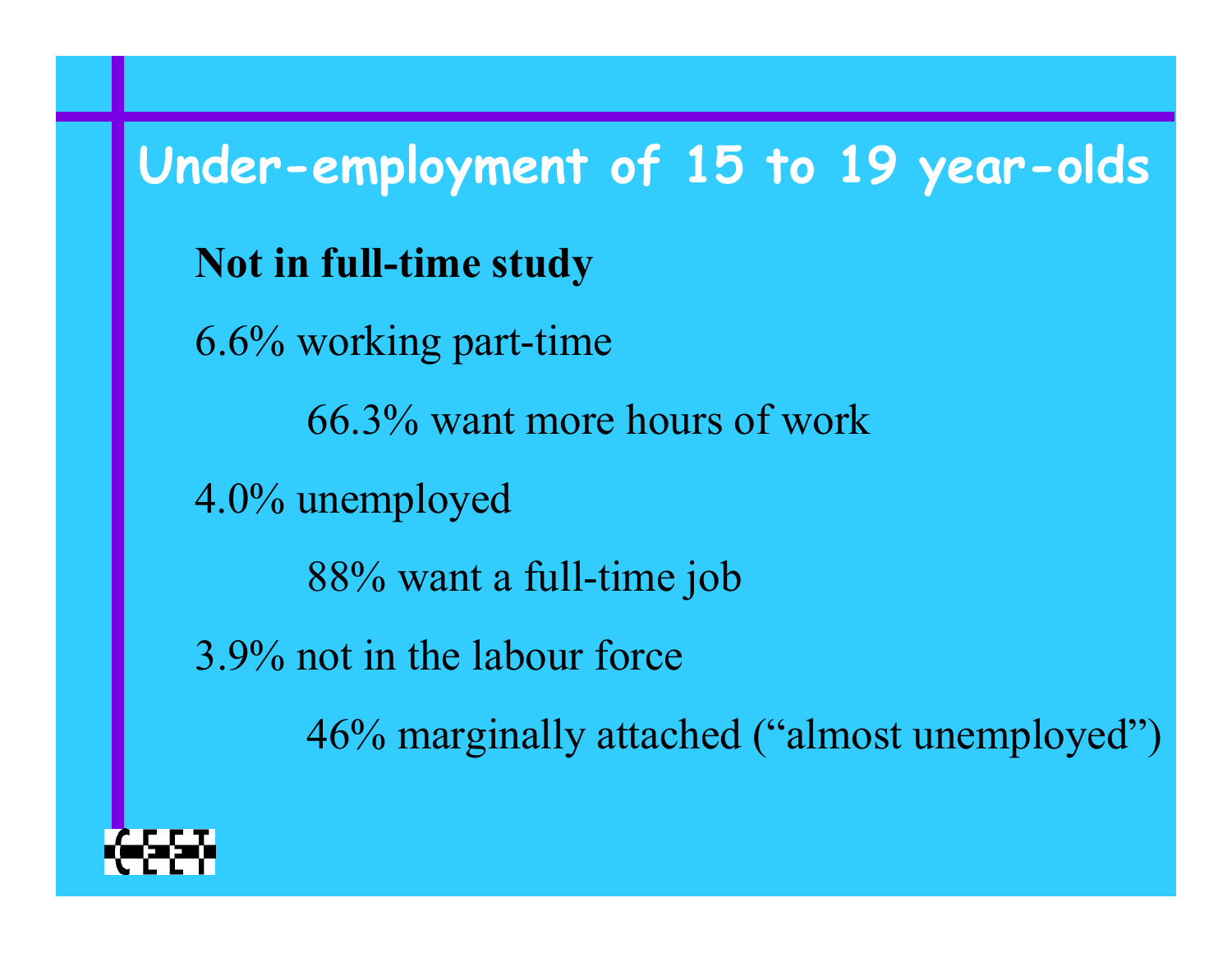#### **Not in full-time study or work**

**▫ Nearly a quarter of 18 and 19 year-olds are not fully engaged in learning or work.**

**▫ Nearly a third of school leavers are not fully engaged in learning or work six months after leaving school.**

**▫ Nearly a quarter of 20 to 24 year-olds are not fully engaged in learning or work.**

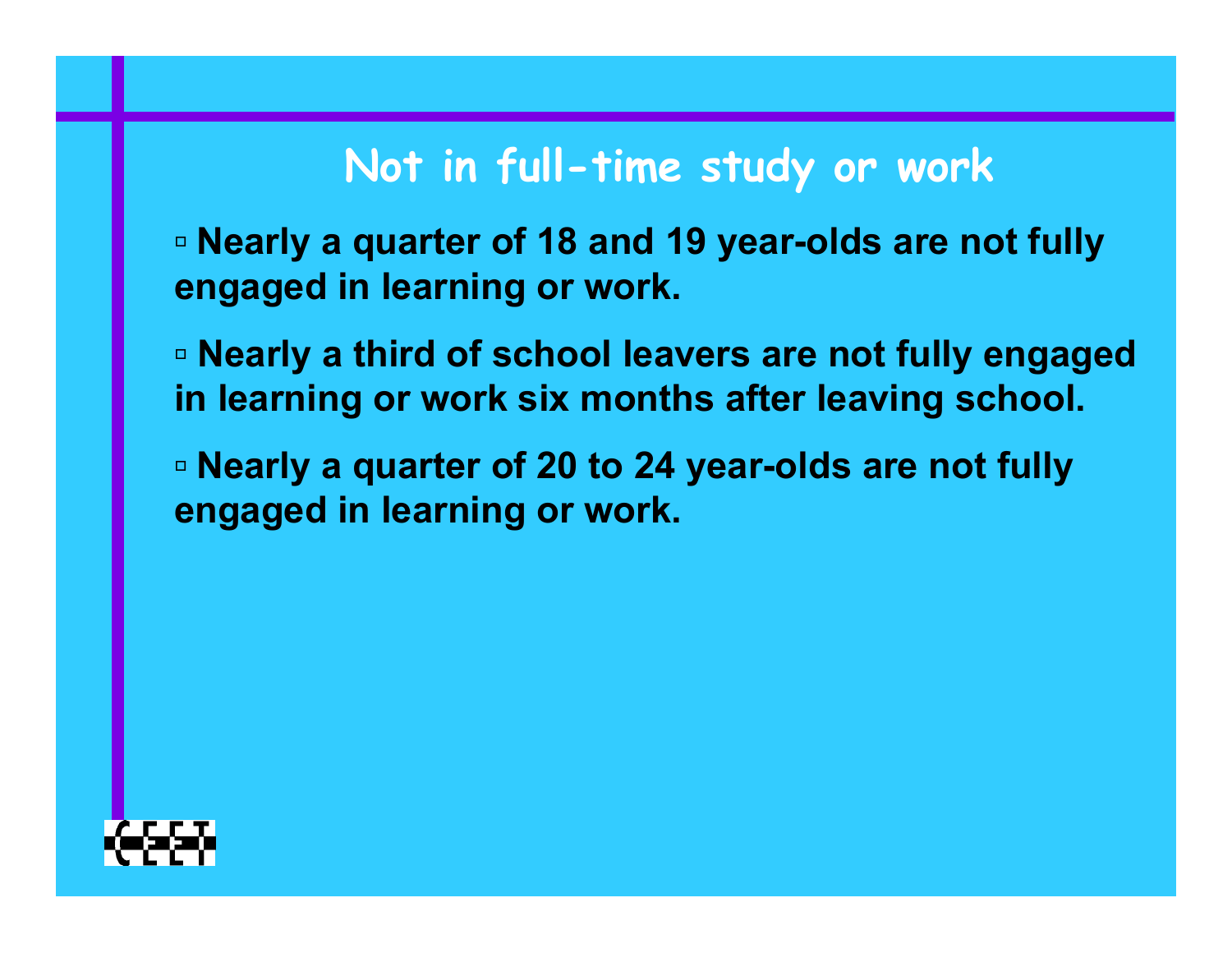#### **School leavers not in full-time study or work %**



ABS, *Labour force Australia*

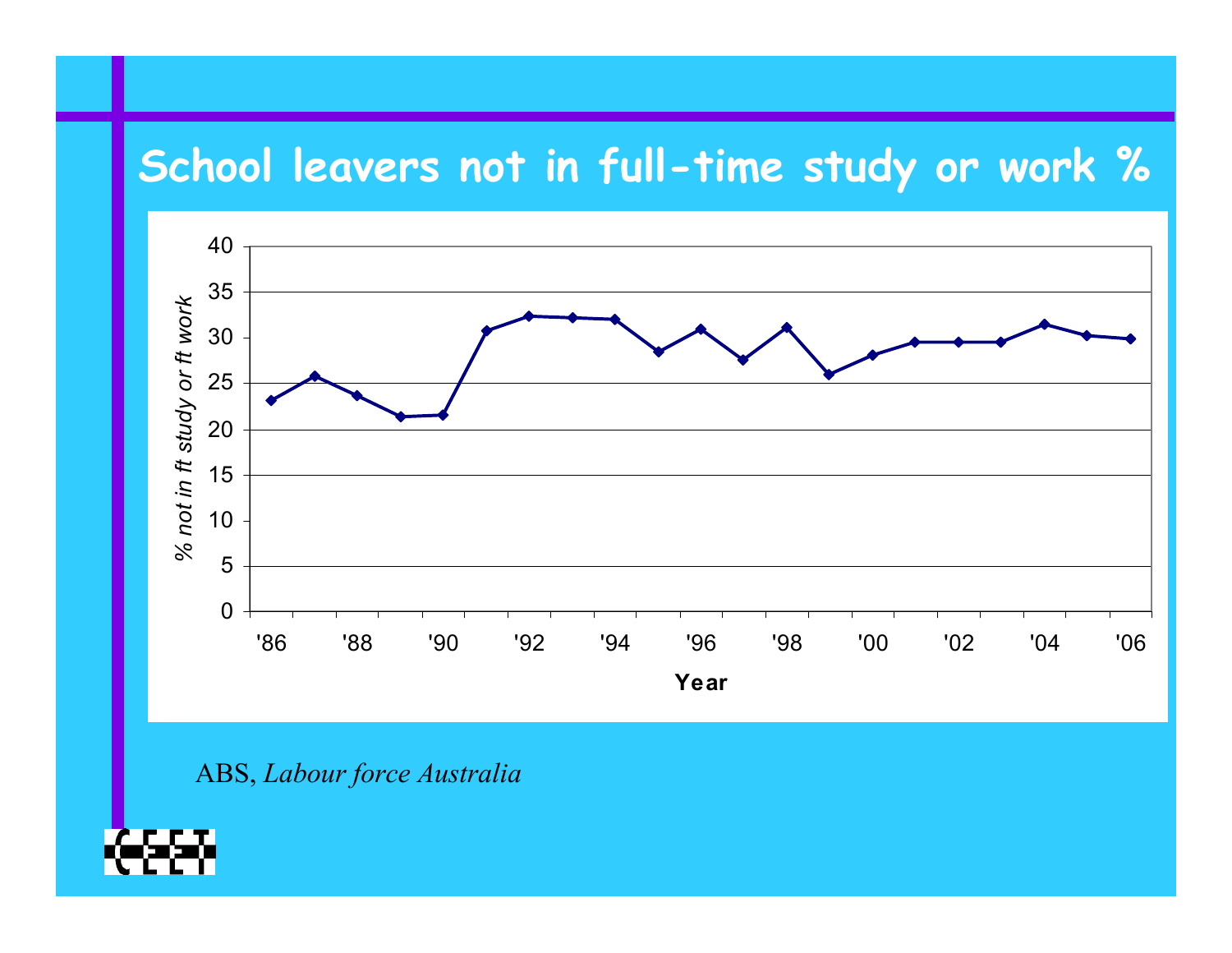#### **School leavers not in full-time study/work '000s**



ABS, *Labour force Australia*.

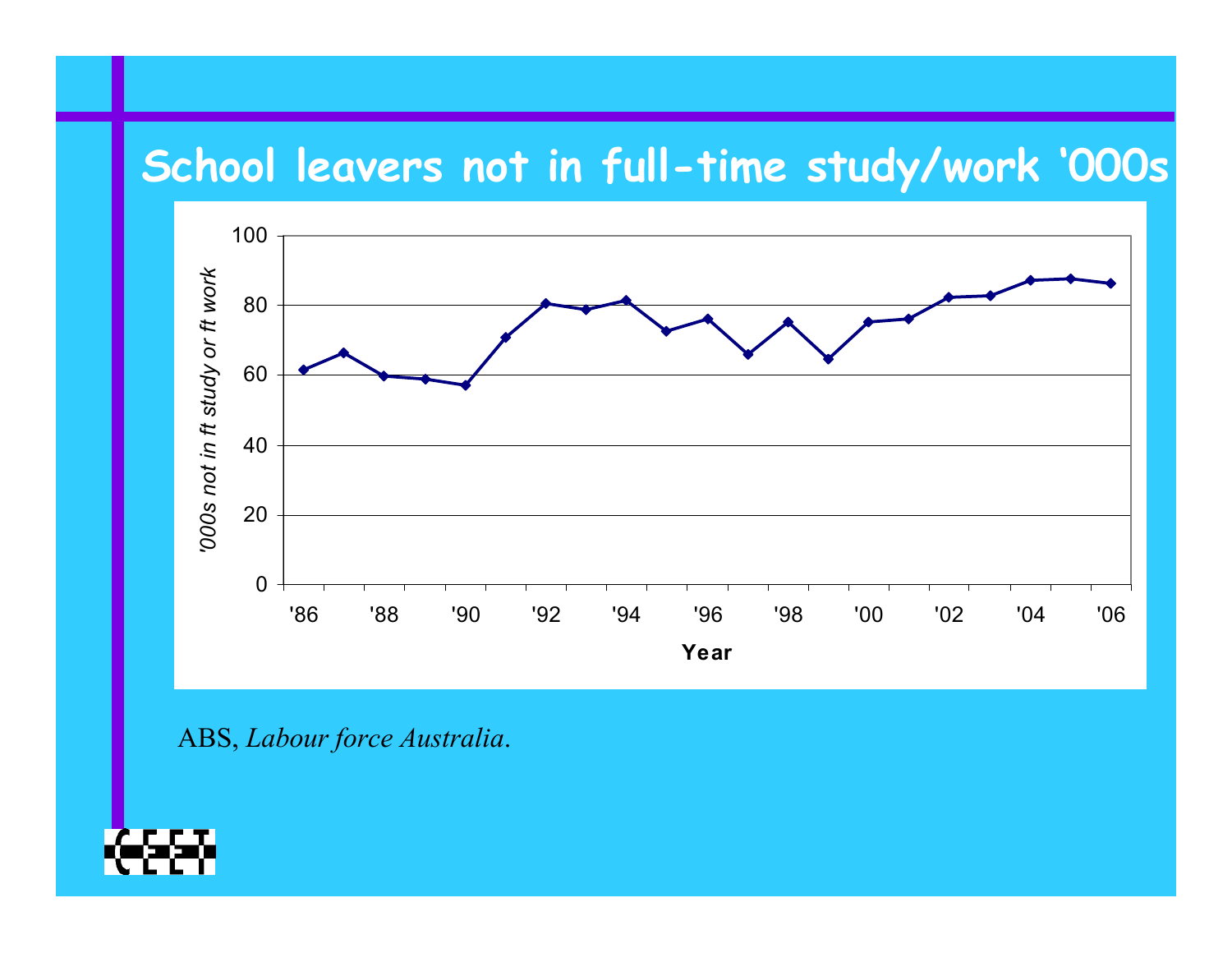#### **School leavers not in full-time study or work**



ABS, *Labour force Australia*.

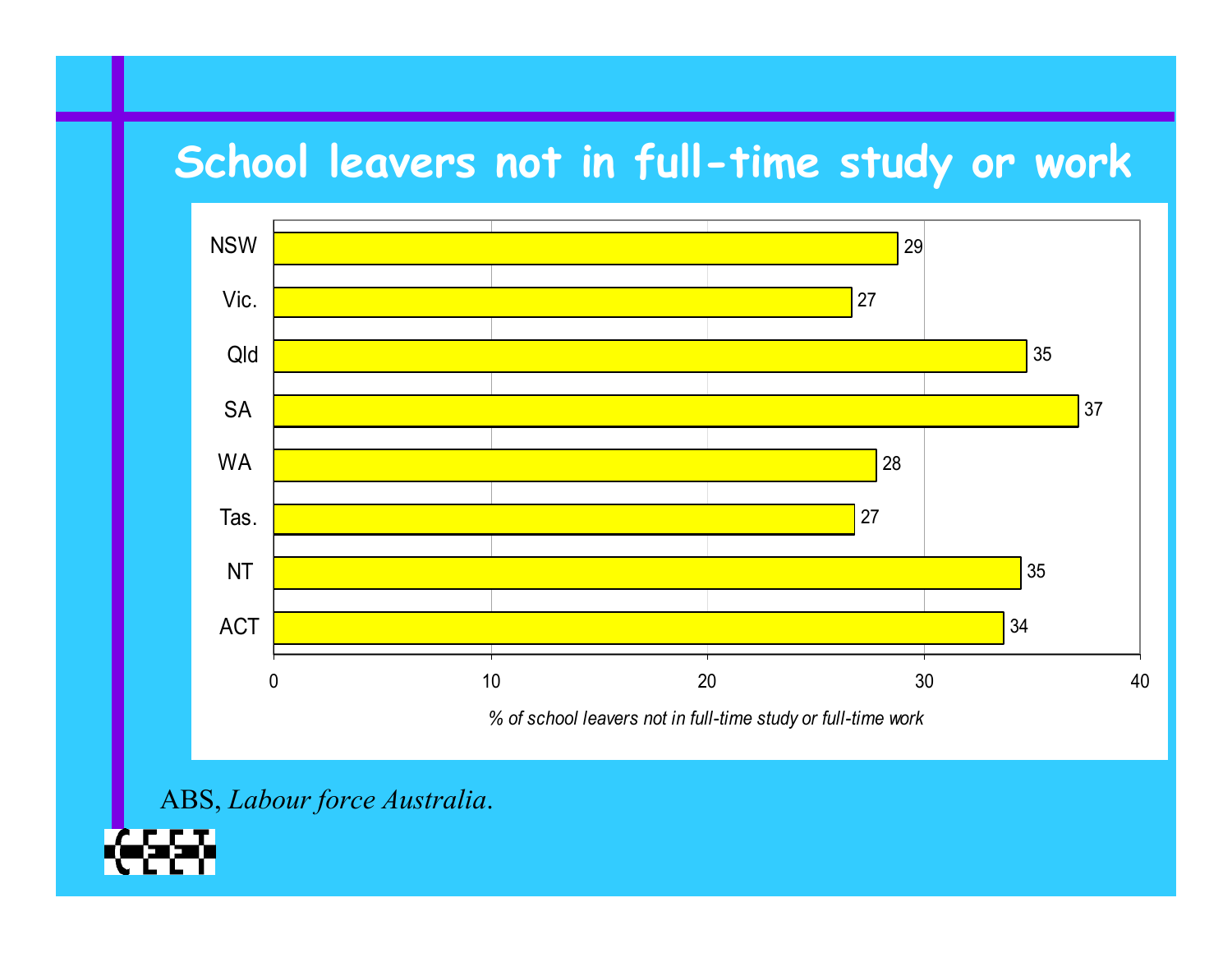### **Young people not in full-time education or work, May 2004 15-19 year-olds not at school by highest year of schooling completed**

| Year 12 | 20% |
|---------|-----|
| Year 11 | 40% |
| Year 10 | 39% |
| Year 9  | 59% |

ABS, *Education and work*

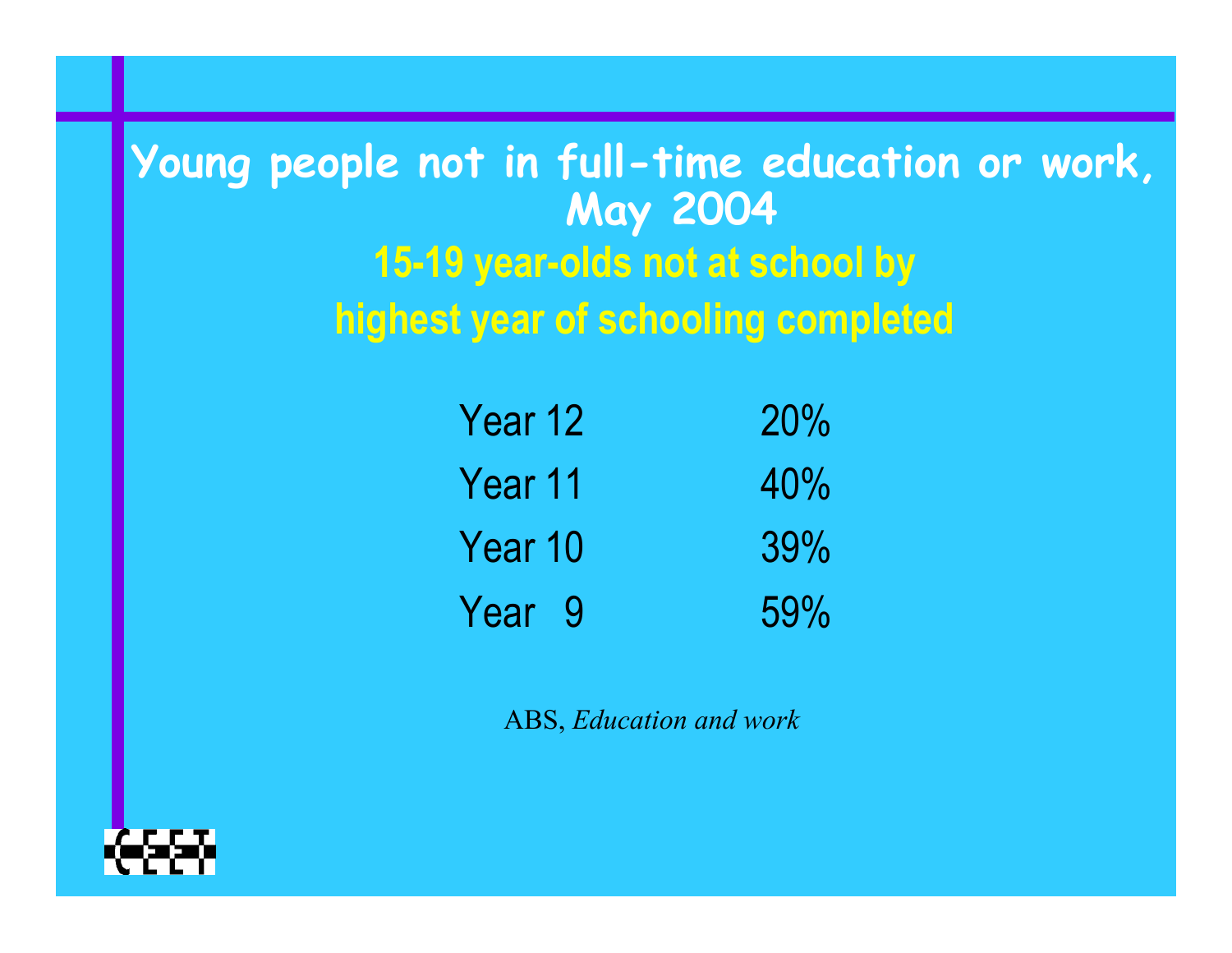#### **The personal dimension: 18-24 yo's**



ABS, *General social survey*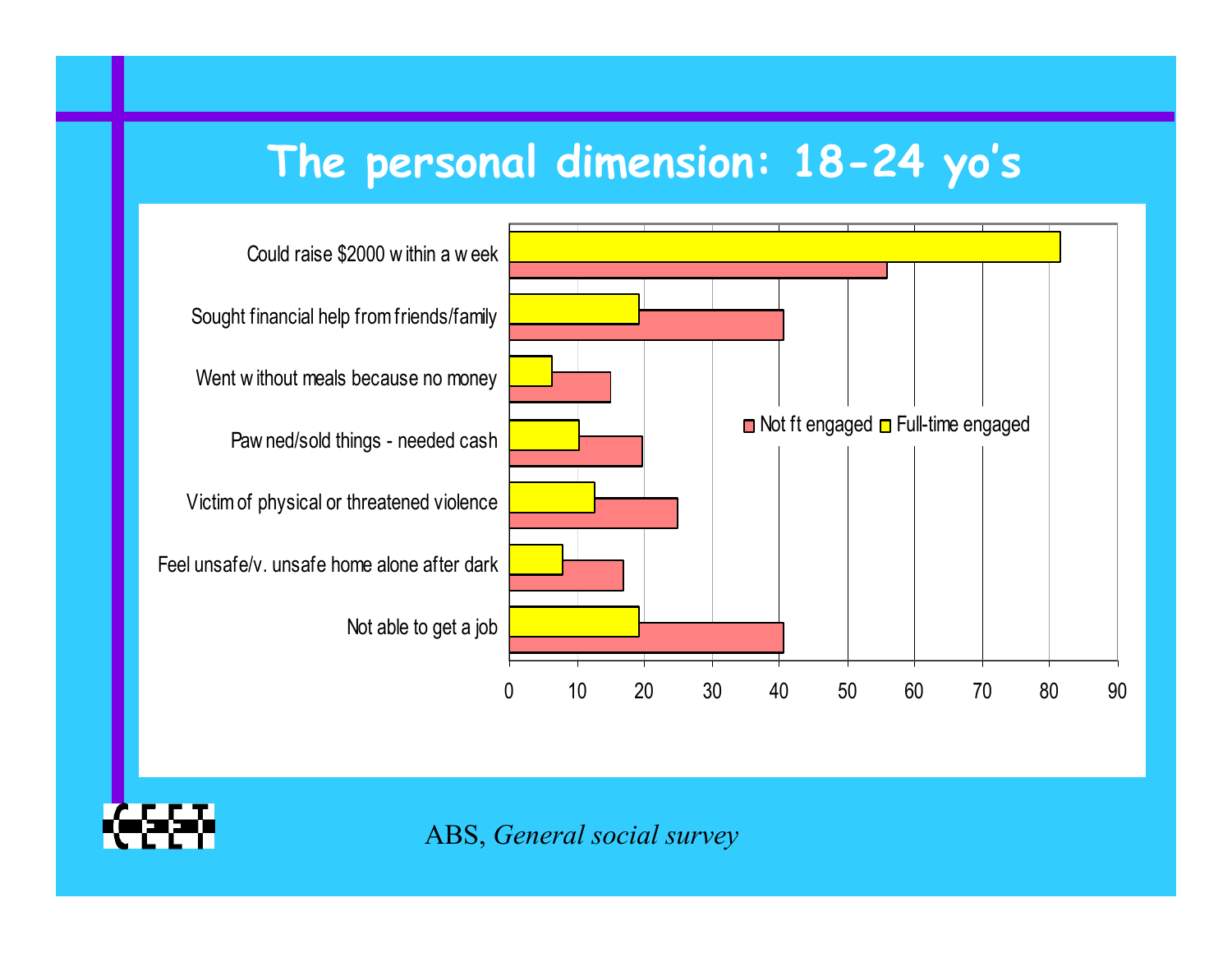#### **Policy responses**

#### **Three responses to skills/labour shortages:**

- Transfer production overseas (not to be confused with the transfer of production overseas to obtain lower cost labour, probably the main reason for transferring production so far).
- Move overseas skilled (and more recently semi-skilled) workers to Australia.
- Improve and expand employment and training for young Australians, among others.

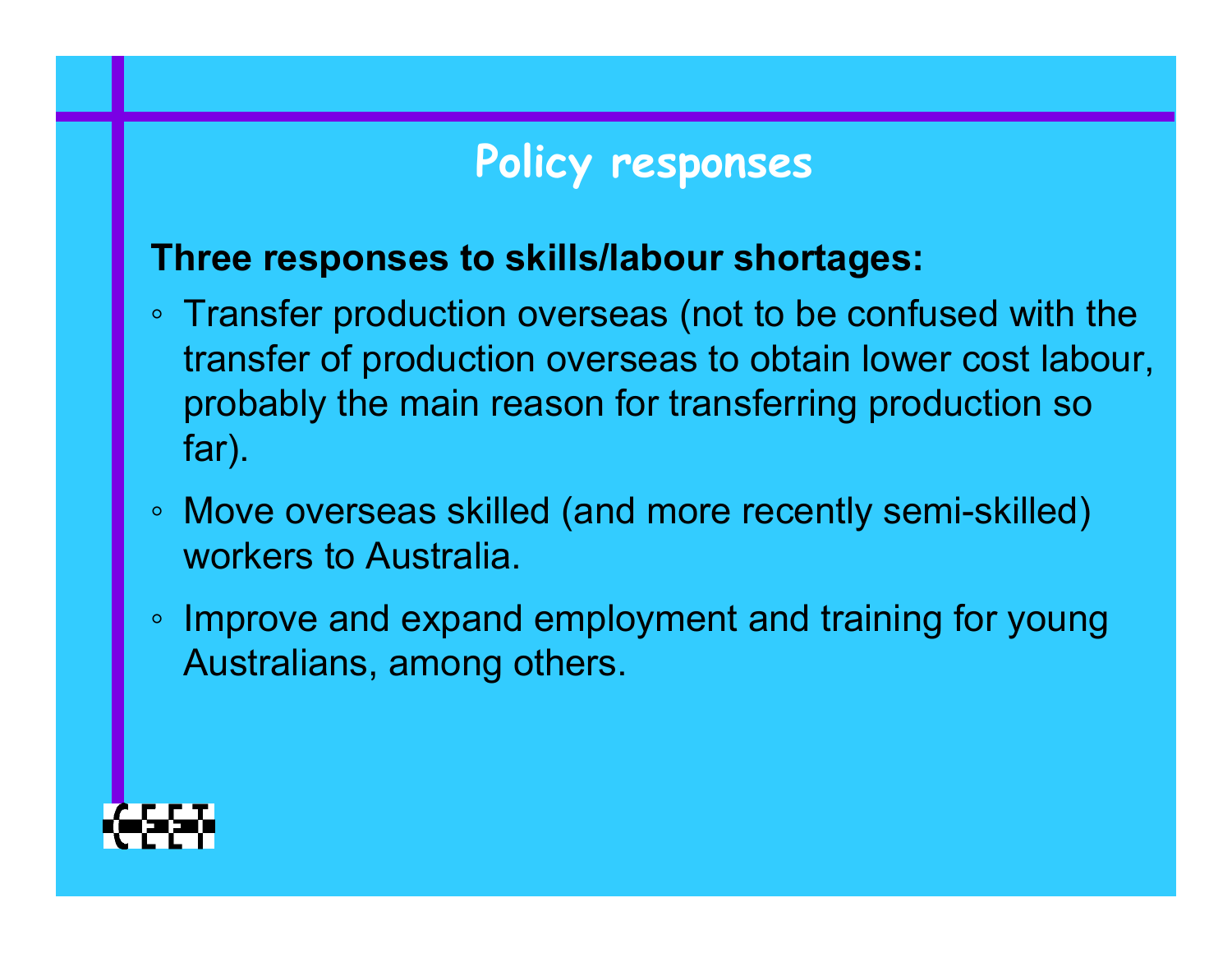#### **Policy developments**

- **▫** Reviews of youth transition performance (Kirby)
- **▫** Reviews of senior certificates (VCAL)
- **▫** Changes to the minimum school leaving age
- **▫** New benchmarks, goals and legislation (2010 targets)
- **▫** Education & training guarantees
- **▫** Individual managed support (MIPs)
- **▫** Careers planning (MIPs, OnTrack Connect))
- **▫** Student tracking and monitoring (OnTrack)
- **▫** VET initiatives
- **▫** Youth employment initiatives
- **▫** Community partnerships (LLENs)
- **▫ Increased funding (\$132m)**

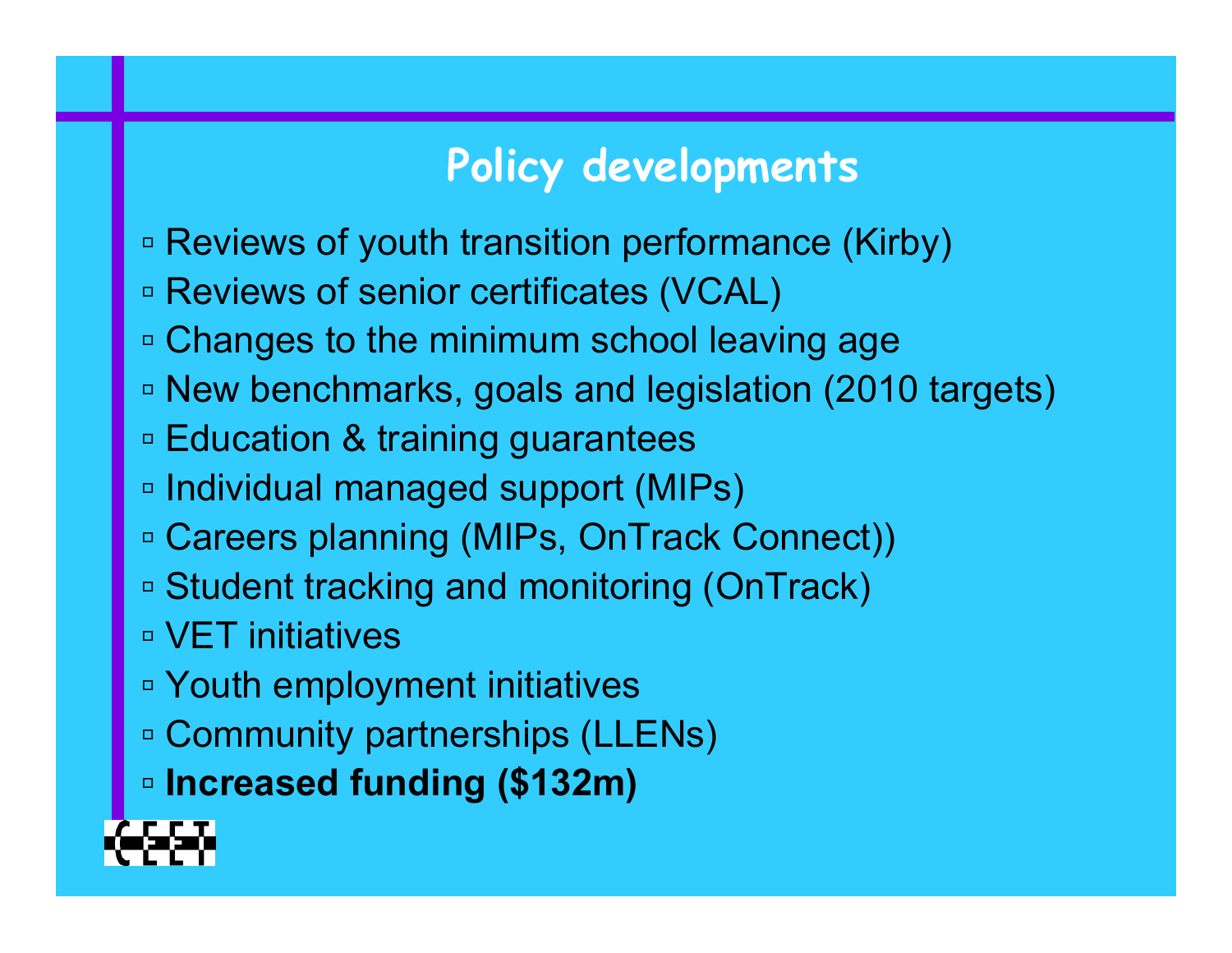#### **A metric for infrastructure expenditure: The Eastlink Tollway**

#### **Features**

- **▫** March 2005 to late 2008
- **▫** 45 kilometres (including 1.5 kms of tunnel)
- **▫**□ \$2.4 billion to construct
- **▫**□ \$53.3m per kilometre (inc 33.3 m of tunnel) pa
- **▫** Excluding rent

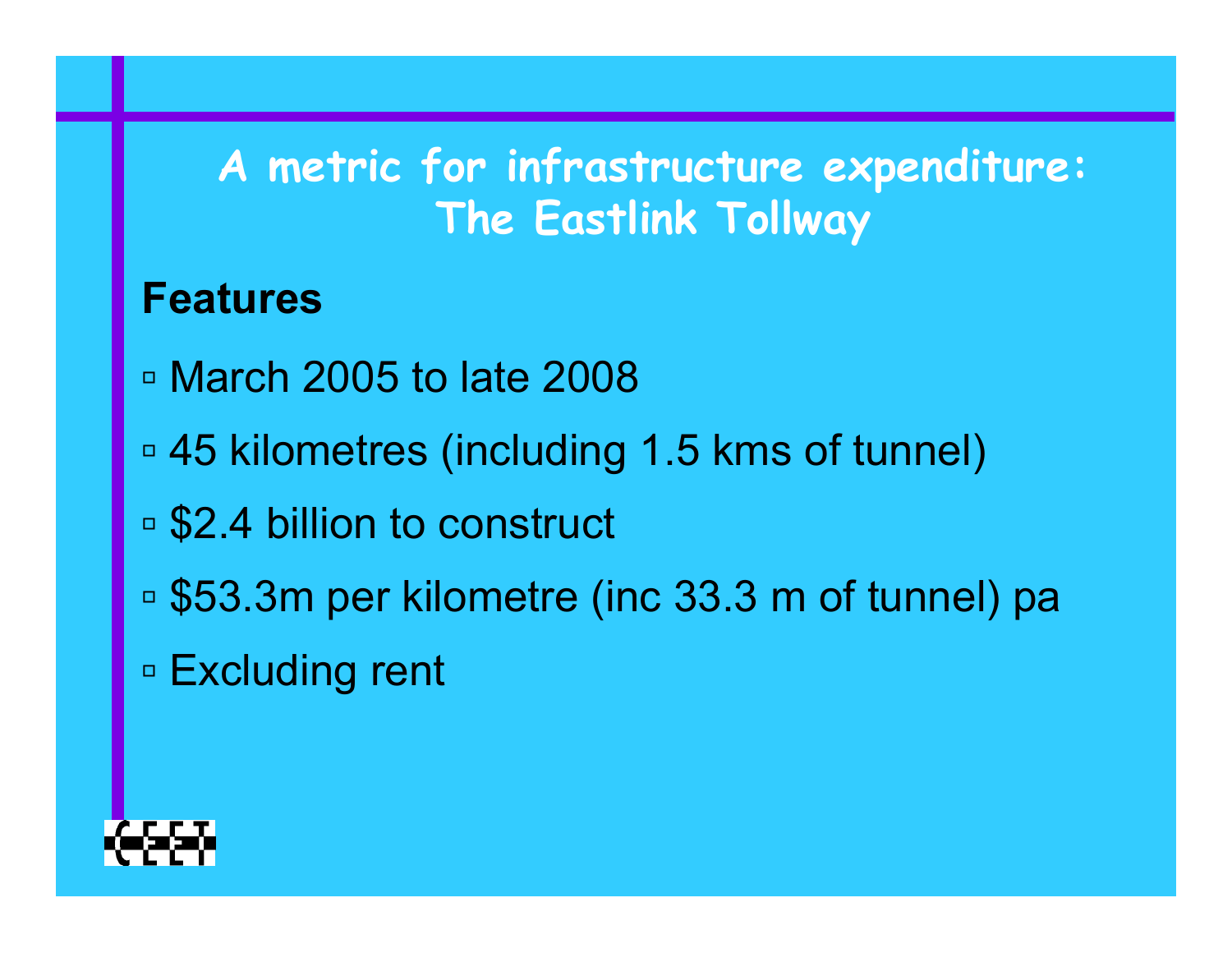# **Expenditure on recent youth transition initiatives**

| <b>Government</b>   | Vic.           | Qld   | <b>SA</b>      | <b>WA</b>      | Tas.           | <b>Aust</b>  |
|---------------------|----------------|-------|----------------|----------------|----------------|--------------|
| Extra exp \$m       | 132            | 135   | 28             | 182            | 21             | 1,119        |
| Years               | $\overline{3}$ | 4     | 3 <sup>2</sup> | 5 <sup>5</sup> | $\overline{4}$ | $\mathbf{3}$ |
| Per year \$m        | 44.0           | 135.0 | 9.3            | 36.4           | 5.3            | 373.0        |
| <b>Kms per year</b> | 0.8            | 2.5   | 0.2            | 0.7            | 0.1            | 7.0          |
| Vic popn            | 0.8            | 3.2   | 0.6            | 1.6            | 1.1            | 1.7          |